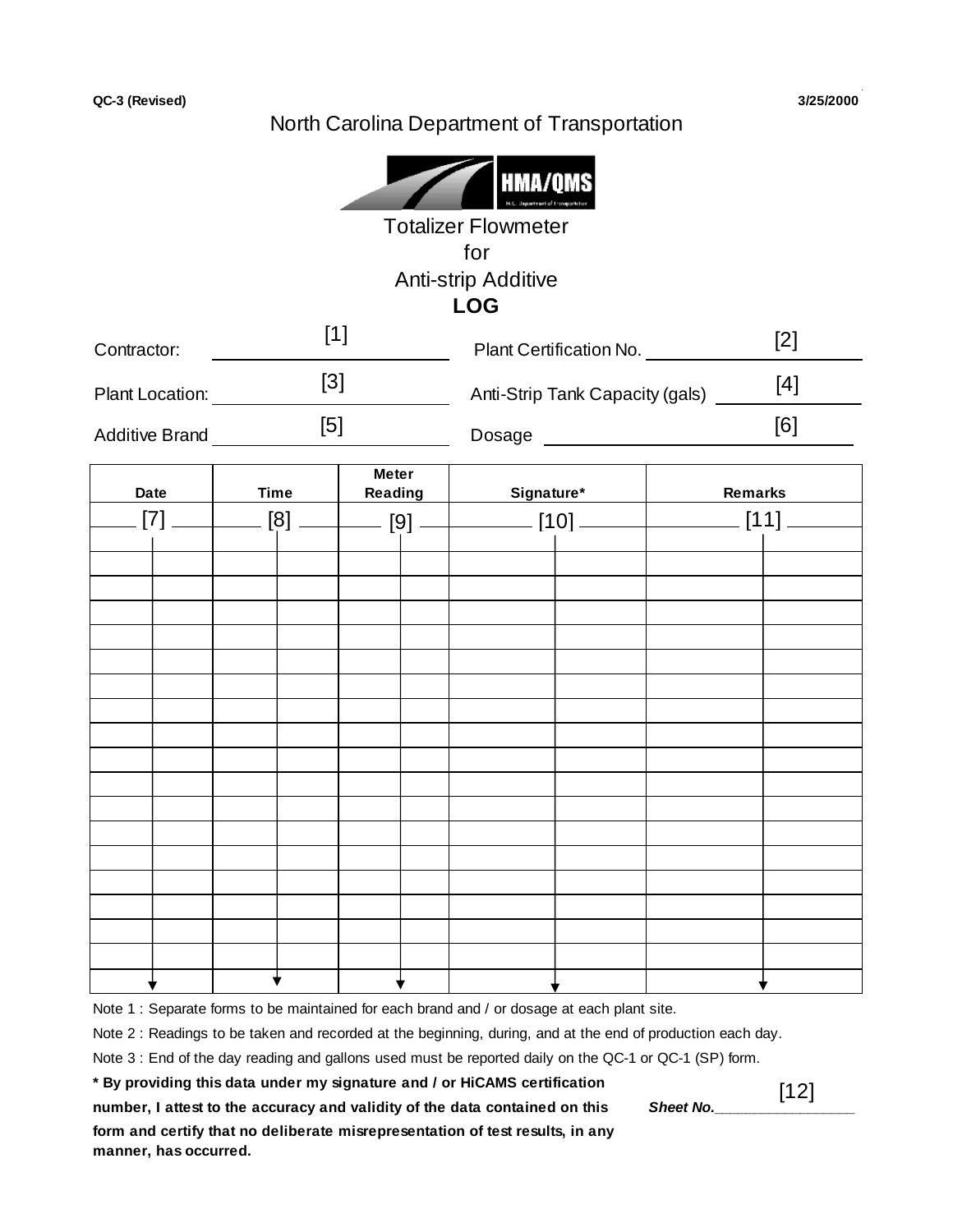## *QC- 3* **ANTI-STRIP ADDITIVE LOG**

**GENERAL NOTE:** This form is used by QC Technicians on a daily basis to record totalizer flowmeter readings when antistrip additive is introduced into the asphalt binder at the plant site. Readings shall be taken before beginning of production, during mid-production and at the end of production each day. This form is to be maintained in the QC Lab files for at least three (3) years after completion of the form.

- 1. Name of Contractor producing mix.
- 2. Plant certification number displayed on plant certification in asphalt plant control room (i.e. AS111).
- 3. Actual site on which plant is located.
- 4. Size of anti-strip tank in gallons (i.e. 1500 gal).
- 5. Type of anti-strip being used.
- 6. Percent of anti-strip shown on job mix formula.
- 7. Date totalizer flowmeter is being read.
- 8. Time totalizer flowmeter is being read.
- 9. Actual meter reading.
- 10. Signature of QC Technician reading meter and certifying that all data entered on this form is true and correct.
- 11. Any remarks technician deems necessary.
- 12. Consecutive series of numbers for log sheets.